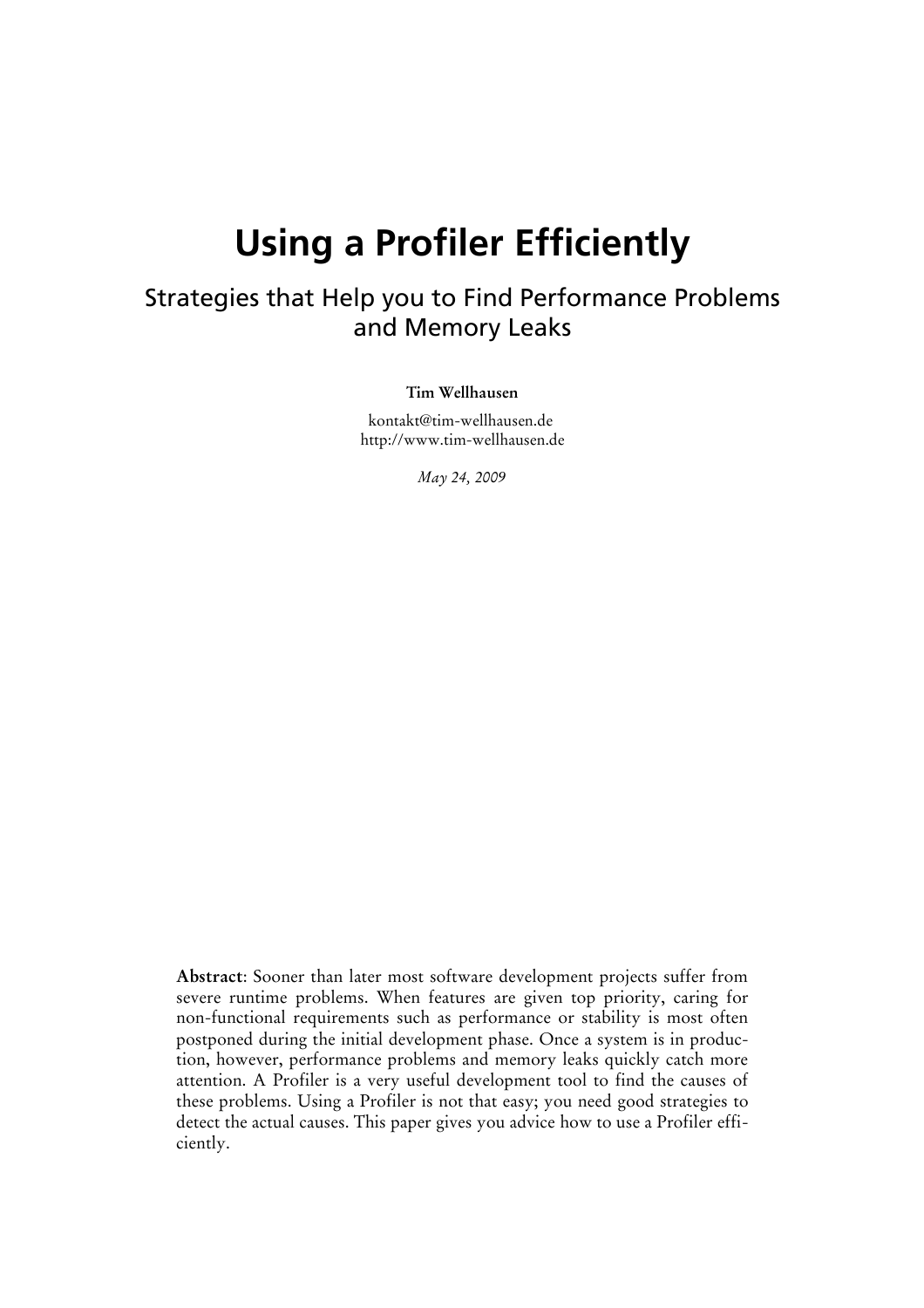### **Introduction**

Performance problems and memory leaks are encountered in many software development projects. Unfortunately, they often have subtle causes that are not apparent by introspecting the code. In particular, complex, multi-layered software systems are hard to debug to find these causes.

Just as a Debugger is the tool at hand to track down problems that affect the correctness of a software system, a Profiler tool can be very useful to trace performance problems and memory leaks. Only a Profiler gives you an accurate view on what's happening inside the system either over a period of time or at a specific point of time.

A Profiler supports the analysis of a software system at runtime: (1) by finding the causes of real or perceived slowness of a system, i.e. those parts of the system that consume more time to fulfill a functionality than they should take or (2) by finding the causes of memory leaks that exhaust the available memory until the application runs very slow or stops running at all.

This paper presents usage patterns that cover both aspects of using a Profiler. The patterns are independent of a specific Profiler product. However, there are some products that support all usage patterns, whereas other products only support some of them. This paper neither gives you an overview of the available products nor explains their completeness regarding the patterns.

Note that this paper assumes that you are already familiar with the Profiler tool of your choice, i.e. that you know how to start a Profiler session and how to take a memory snapshot, for example. Also note that this paper only addresses Profiler products with a rich graphical user interface; Profilers that only record data in text form are out of scope.

Although the patterns are not dependent on specific technologies, they are based on experiences in profiling object-oriented, single- or multi-layered software systems that are developed on a technological platform that involves garbage collection at runtime (for example Java and .NET). It has not been deeply analyzed yet how valid the patterns are if applied to other programming languages and platforms, in particular to the area of embedded software.

The patterns are presented one by one. Each patterns has a short problem and a short solution statement, written in bold font. To get an overview of the pattern, you may first just read these statements for each pattern. Then, you may read the patterns one after another or you may start by reading the first pattern, THINK ABOUT IT FIRST, and then follow the recommendations as given in the patterns' descriptions.

At the end of the paper, you can find an Examples section that shows how the patterns can be applied in sequence, illustrated by real world applications. After that, you can find references to other resources about profiling.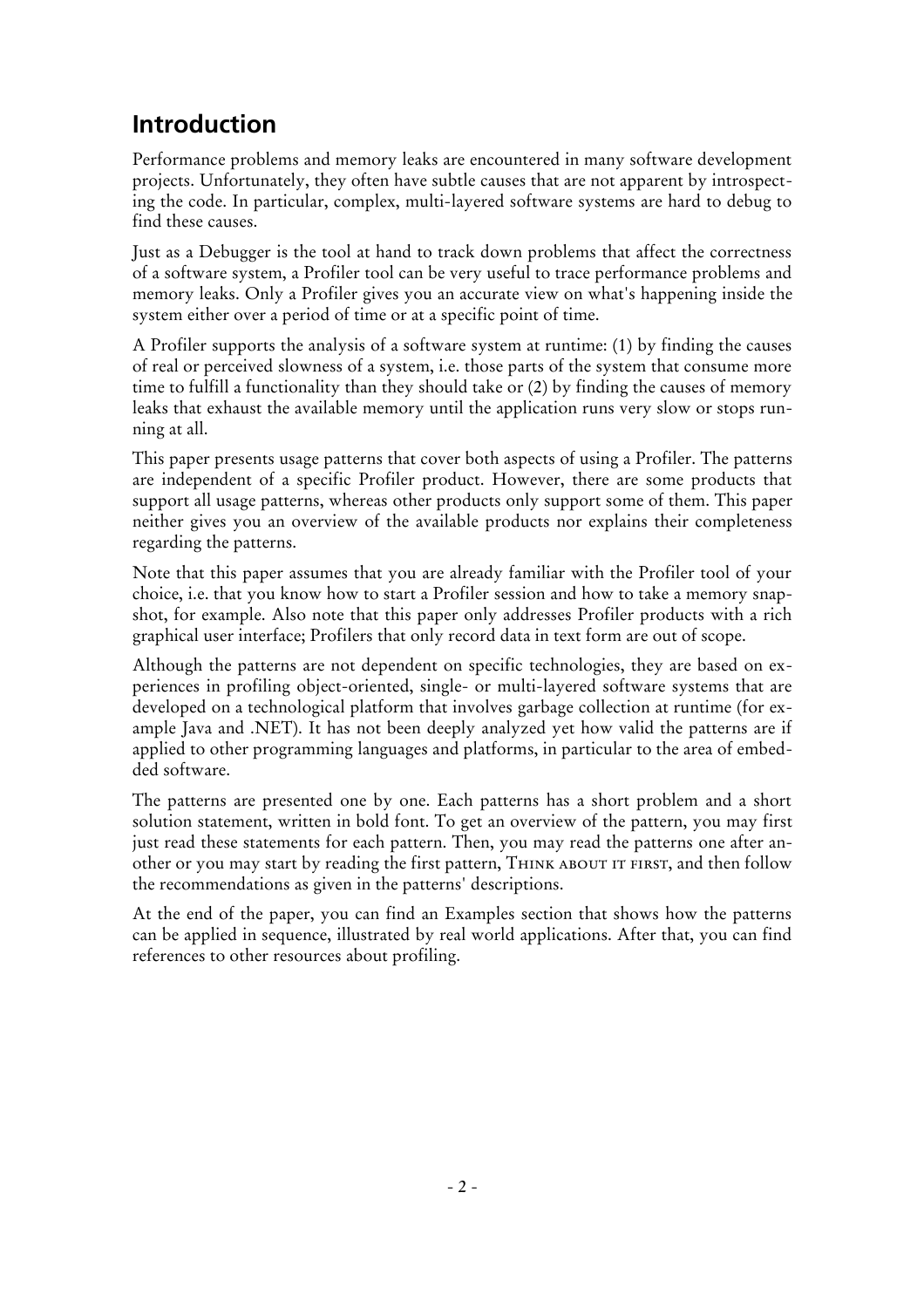# **Think About it First**

You are responsible to analyze a software system to detect the cause of its severe performance problems or memory leaks. Maybe you always have a good gut feeling of possible causes for such problems; but so far, you don't know the causes yet.

#### **How do you start solving the performance or memory problems of a software system?**

As a software developer you are accustomed to find solutions for given problems. If you don't know the exact reason for a problem, you might, for example, be tempted to start developing a solution that incorporates well-known design patterns to improve the performance of your software system in general, such as an object cache or a resource pool.

But without knowing the actual causes, you cannot be sure that any changes you perform on the software system actually improve the performance or remove the memory leaks. Whatever you are doing might simply add complexity to your software system but may not improve it. Or even worse: may introduce new bugs to previously running code.

Therefore:

#### **Don't guess what the causes of the problems might be because quite often you're going to be wrong. Instead, use a Profiler to analyze your software system!**

What sounds like a mundane advice already is the single most important advice this paper has to offer. If you don't know the actual reason for a performance problem, don't be induced to prematurely start coding a solution, even if you believe that this solution might solve the problem. More often than not, the real troublemaker is more subtle than you might think on first sight.

By using a Profiler you can double-check whether your assumptions are right. If are are right, go on and develop the solution you had in mind. If you are wrong, however, be relieved that you have spared yourself from unnecessary work and that you have saved the system from unnecessarily adding complexity.

If you are not the developer who has originally written the software system, chances are that you do not know the complete functionality of the system. In this case, there are hopefully test documents that contain step-by-step instructions for each essential use case or process of the system. Having such instructions at hand, you can more easily profile the system to understand both its functionality and runtime behavior.

Naturally, there are cases when your gut feeling is right. If you never trust your guesses but always check first, you might lose time fixing your software system. So there is a trade-off to make when time is the most limited resource at hand. In this case, it may help to time box any efforts following your gut feeling. Additionally, learning and applying tools is much effort that you need to afford in your project.

If the system runs slow, you should begin the profiling session by FINDING PERFORMANCE ANOMALIES. If you guess that the system suffers from memory leaks, CHECK FOR Memory that the software system consumes at runtime.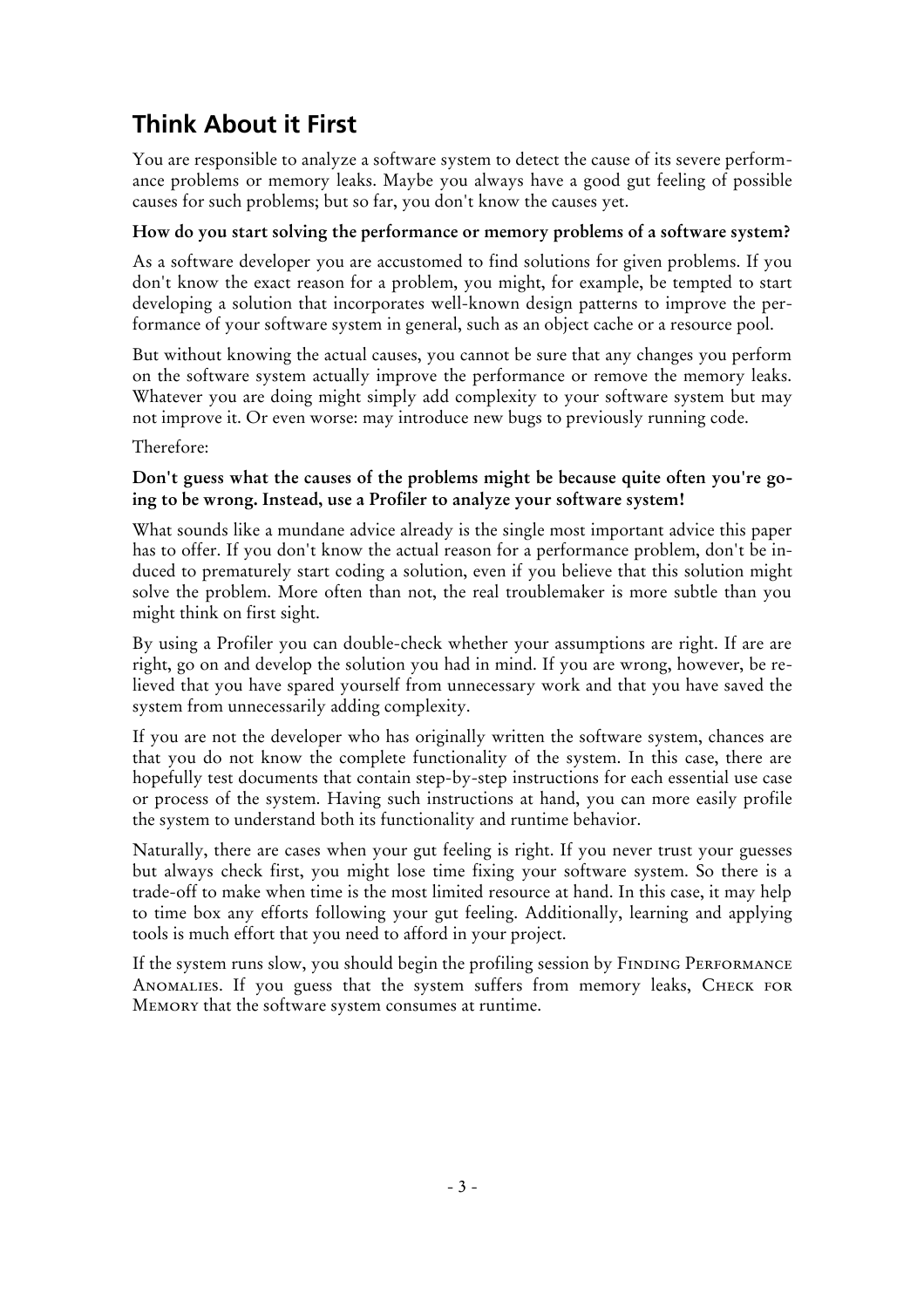### **Find Performance Anomalies**

Your software system runs slower than you think it should. The normal workflow seems to be okay but some deviations happen. You don't know yet why.

#### **How do you start tracking down performance problems?**

Some performance problems may materialize at places and at times that are not obviously connected to their real causes. If you delve down into details at once, you may miss the actual causes and get lost in too much information that does not lead you anywhere. Getting lost in such a way often is frustrating and may make you stop profiling and start guessing what the reasons might be.

If you don't know the software system very well, you might not easily distinguish between acceptable and unacceptable performance. Some parts of the system behave better than others. How do you know which behavior is good enough and which is not acceptable any more?

Randomly trying to perform some actions to get an impression of the system performance is like looking for a needle in a haystack. You can easily spend a lot of time without getting any hints where to look closer.

Therefore:

#### **First get a general impression of how fast typical operations execute. Then try to find anomalies by comparing more specific actions with these numbers.**

Only seldom do all parts of a software system suffer equally from performance. Skimming over many parts of a system should give you a good impression of the overall characteristics you might expect. You could, for example, set the fastest non-trivial operation as a benchmark for all other operations. Those operations that differ considerably from this benchmark are the best candidates for closer inspection.

The more often you try to find performance anomalies, the better you get to know the performance characteristics of your system. By doing this on a regular basis, chances are better to more quickly spot and improve performance problems.

Always observe the size of the data set that your system operates on. For a realistic comparison, the data set size of several operations should be roughly equal.

Getting a good general impression may be difficult if the software system behaves inconsistently, i.e. differently at different times, in particular if there are active background threads running. Also, if the system contains several performance problems at the same time, it may be very complicated to judge how fast typical operations should execute.

By comparing performance characteristics you should be able to identify at least some parts of the software system that you need to inspect more closely. As next step, you should ISOLATE ACTIONS.

In case the system does not reveal performance problems under normal load: STRESS IT. Because using a Profiler slows down the machine on which the Profiler and maybe also the system itself are running, you should try to MINIMIZE THE PROFILER'S OVERHEAD of using the Profiler.

If it is difficult to reproduce performance problems on a local workstation, PROFILE THE REAL THING; if you are not allowed to profile in a production environment, CLONE PRODUCTION. In both cases, try again to FIND PERFORMANCE ANOMALIES.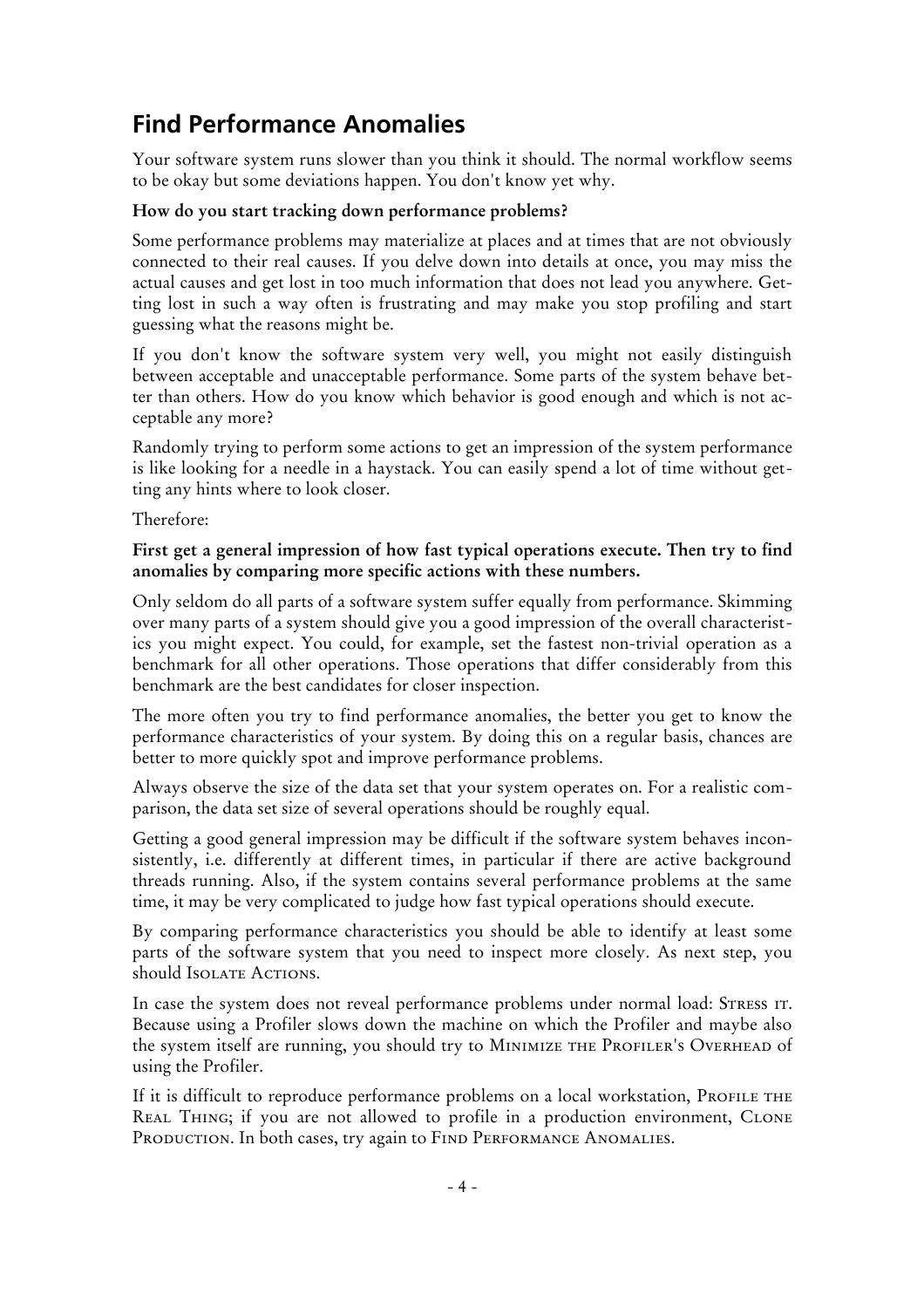### **Check for Memory**

Your software system behaves unreliably. You don't know yet why.

#### **How do you find out whether the software system suffers from memory leaks?**

There might be many reasons why a software system does not behave as it should. Some reasons are internal to the system (e.g. a memory leak), some are external (e.g. hardware failure). Before you make any changes to your system you need to be sure that the problem is caused by an internal error.

A memory leak may manifest itself by an obvious system event like an OutOfMemoryException in case of Java. But in particular if the system has a lot of memory available, it may take a while until the memory has run up and such obvious messages are shown.

**If your system is interactive, use the software application as a user would do. If the system executes batch jobs, manually trigger jobs as they would normally run. In both cases, closely watch the system's memory consumption.**

If the system actually has a memory leak, you should notice that the memory consumption of the system increases over time. Be aware that a Profiler typically shows the memory consumption as the size of all objects that are currently alive. Some of these objects may not be in use any more. Therefore, you should watch the activity of the garbage collector and, if necessary, regularly trigger a garbage collector run to watch the size of objects in use over time.

Even if the memory consumption increases over time, this must not necessarily indicate a memory leak. Other causes might be data caches that fill up over time, additional code that is loaded at runtime, data that is stored in a session as long as a user is logged in, or data sets whose size increase.

You therefore need to have a good general knowledge about the software system to be able to distinguish between acceptable and unacceptable memory increases.

Once you know that the system has a memory leak, you need to Isolate Actions that are responsible for the memory leak. If the memory leak causes a proliferation of objects, chances are that the Profiler puts your local system under heavy load while keeping track of what's happening inside your system. In that case, MINIMIZE THE PROFILER's OVERHEAD.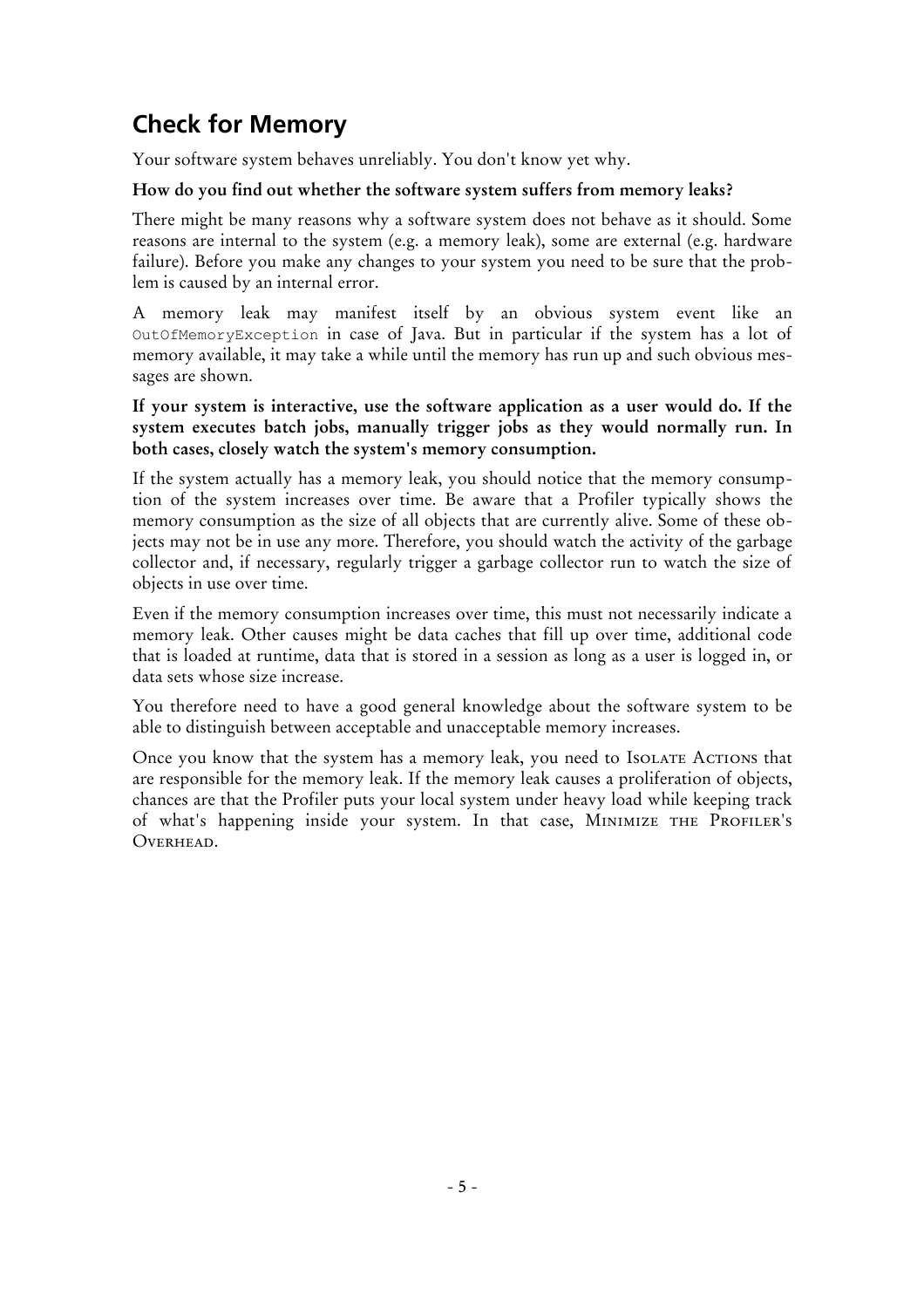### **Minimize the Profiler's Overhead**

You intensively use a Profiler on a local workstation to track down performance or memory problems.

#### **How can you avoid that the Profiler itself negatively affects the application?**

In a real-world application, many operations are executed in a short period of time. Within a couple of seconds, millions of objects may be created and disposed, and thousands of operations may be called. Because the Profiler cannot guess the reasons of the problems at hand, it has to collect all available information to present to you the most accurate view of the internals of the software system.

To monitor a software system in every detail, the Profiler itself consumes many resources, i.e. it needs a lot of memory and takes a considerable amount of time. Using a Profiler may therefore consume so many system resources that the software system to analyze is negatively affected. Connections may time out, network packets may be dropped, or the graphical user interface may become too slow to use.

Therefore:

#### **Before you start a profiling session, reduce the amount of information gathered by the Profiler to the absolute minimum.**

Most Profiler products provide a multitude of options to control the behavior of the Profiler itself. As most Profiler products support both the analysis of memory consumption and the analysis of runtime performance, they also support selectively turning these features on and off.

Some more sophisticated Profilers give you detailed control of the granularity with which the Profiler acts. This means, for example, if you need only a general impression of the memory usage, it may not be necessary for the Profiler to record every object creation but to take snapshots of the memory consumption every now and then.

Quite a few Profiler products provide the possibility to start and stop the collection of data at runtime. This means, you are able to initially turn off most options to let the software system start without interference by the Profiler. As soon as the system is ready for profiling, you can selectively turn on the collection of required information.

The more settings the Profiler product provides the better you may thus minimize the overhead of monitoring the software system. But this also mandates that you are aware of what exactly you need to know about the software system. If you turn off some options to gather information, maybe you miss exactly those information that would help you to understand the cause of the problems. In particular, if changing these settings dynamically is not possible, it may be cumbersome to restart the Profiler to change the settings and try again.

Another way to minimize the impact of the Profiler itself may be to ISOLATE ACTIONS and to turn on the profiling only for performing the actions that you would like to analyze isolated from all other actions.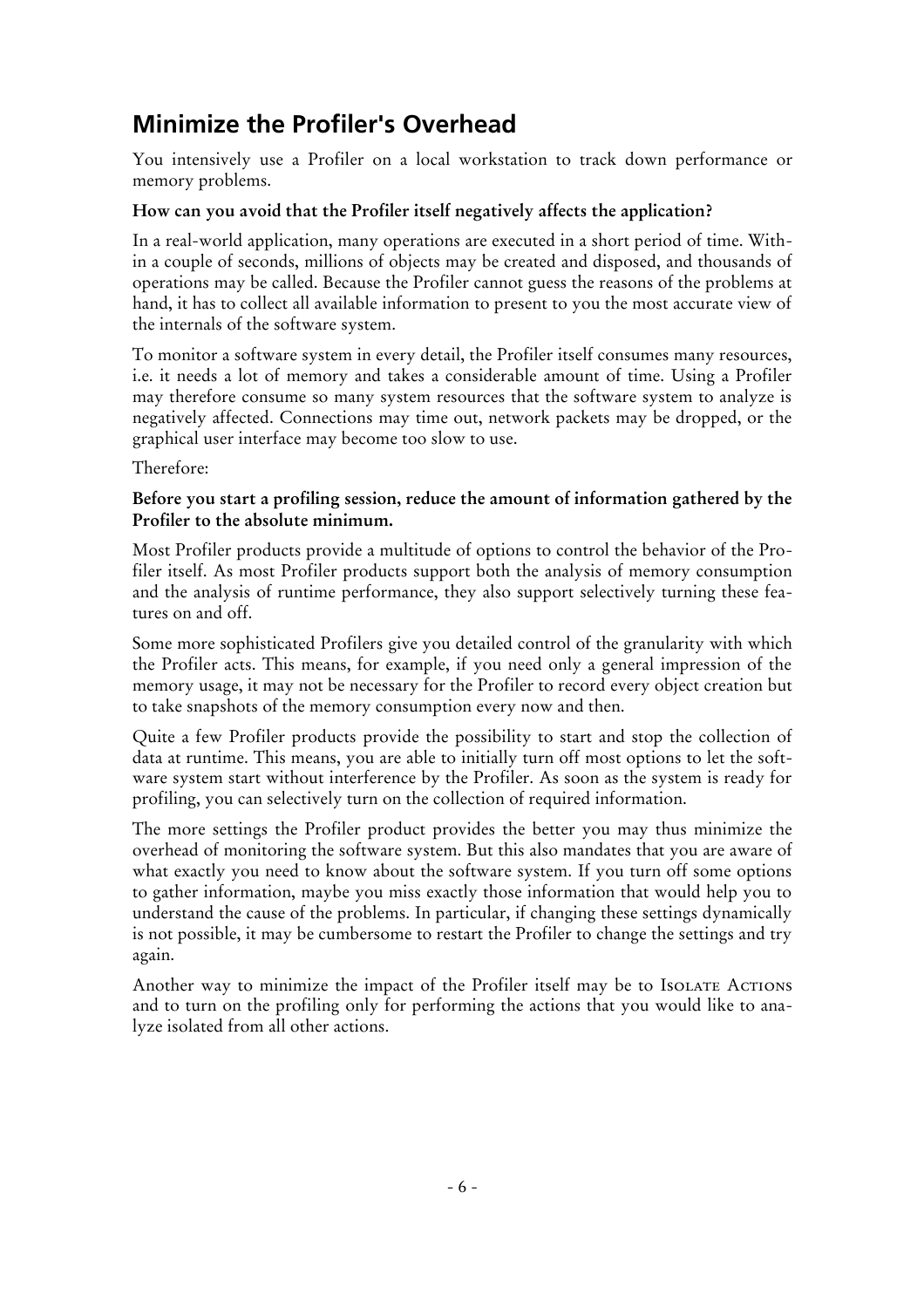### **Isolate Actions**

Your application has performance problems or memory leaks and you've got a good general impression of the runtime behavior of the whole software system.

#### **How can you track down the reasons for the problems at hand after you got first indications of what they are?**

Because a Profiler can give you a wealth of information, you may easily get lost. In particular, if you more or less randomly execute some functions of the software system, you will have a hard time to isolate the problems.

Therefore:

#### **Follow a Divide and Conquer strategy, i.e. perform distinct actions, preferably small steps at a time, and check the outcome of the Profiler after each action or step.**

You first need to come up with a sequence of actions during which you assume that the problem takes place, i.e. during which the memory consumption increases significantly or the execution time of the operations is far too long. After each step, check the data the Profiler presents to verify that the step performs as it should be.

By pursuing a divide and conquer strategy, you may start with more coarse grained steps until you find a peculiar step. Then split this step into several smaller steps and repeat these steps until you find that step that is responsible for the problem.

Be aware that caches and background threads may alter the results of successively performing the same operations. If that is possible, disable these caches and background operations while trying to isolate the actions that cause the actual problems.

This pattern can only be applied for actions that can easily be executed repeatedly. In particular if some problems only appear during the system's startup or in the last seconds before the system crashes, it is very difficult to isolate them.

You should also always be aware that you may drill down into the software system at the wrong location. If you realize that you analyze the wrong part of the system, track back and start over. If you do this several times in a row, stop the Profiler and think over your assumptions. It may help to either FIND PERFORMANCE ANOMALIES or CHECK FOR MEMORY again.

If you are tracking down a performance problem, it may help to REPEAT ACTIONS to get more significant numbers. If you need to analyze a memory leak, try to COME FULL Circle to more accurately compare memory snapshots.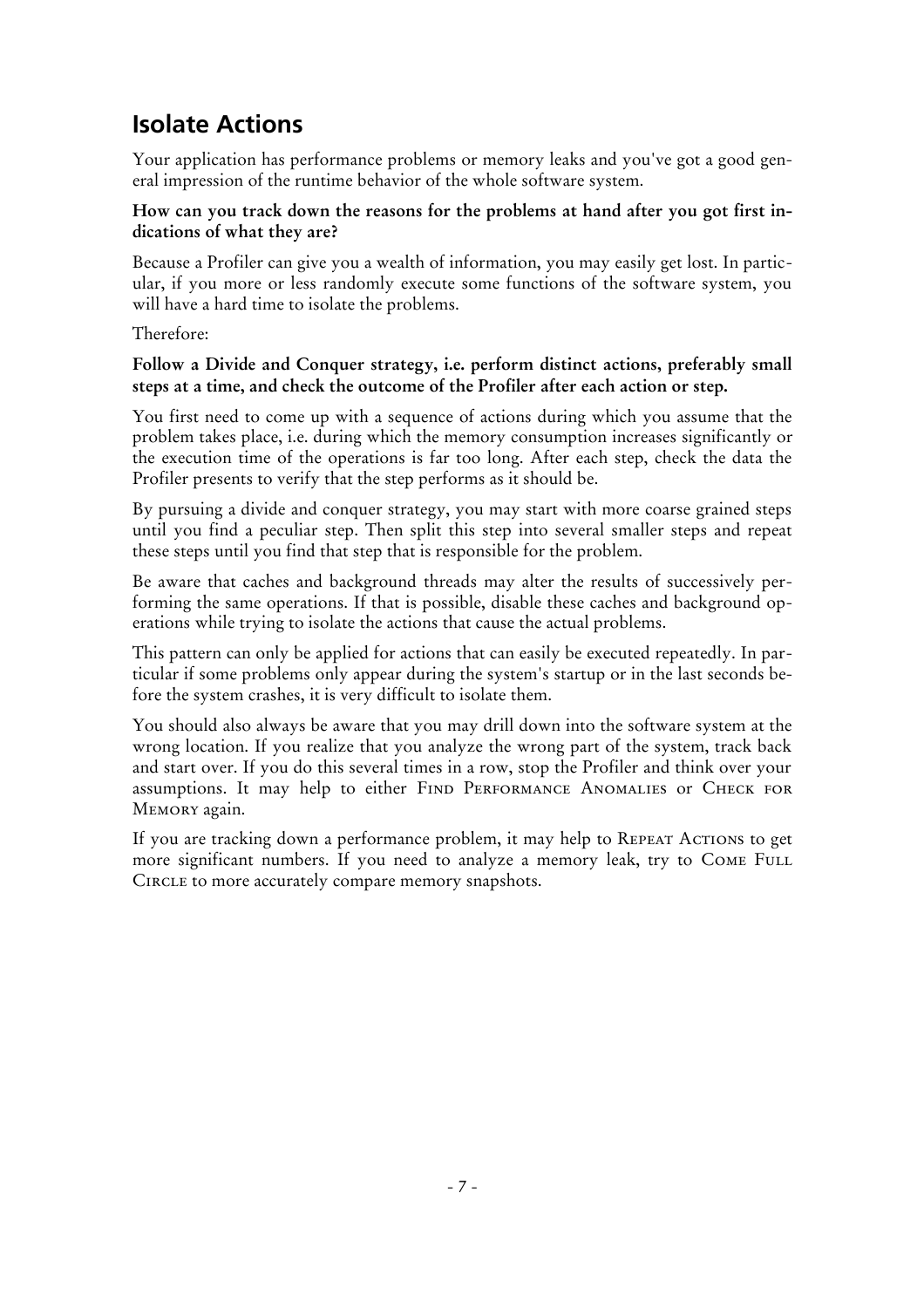### **Repeat Actions**

The software system to profile has subtle performance problems. You have some candidate actions in mind that probably cause the problem.

#### **How can you clarify the cause of performance problems?**

Even if you are able to isolate suspicious actions, those operations that are actually too slow may not be obvious. It could be, for example, that some operations have a big upfront initialization overhead that tamper the results. It could also be that some operation have a higher intrinsic complexity than others, which does not stick out clearly.

Some software systems do not behave the same every time the same operation is executed. Depending on a lot of different factors, a software system may be slowed down temporarily. The reasons may be worker threads in the background such as the garbage collector, event processing, etc.

Therefore:

#### **Execute the candidate actions multiple times in a row to suppress side effects and to magnify the actions' effects on the system's performance.**

If you execute the same action several times in a row, side effects such as background work or initialization effort diminish against the actual complexity of an operation. The more often you repeat an action, the less weight statistical mavericks have.

Repeating an action may be achieved by manually starting the same action over again or by letting the action be executed automatically. If a software system needs to evaluate lines of a text file, for example, you could provide a bigger input file. In particular repeating an algorithmic operation often gives you a good view on its intrinsic complexity.

This pattern can easily be applied if the software system has a graphical user interface with which you may start and restart an operation without significantly changing the state of the system. If you need to perform heavy-weight actions to reset the system and execute again the action, this may already tamper the performance evaluation too much to get meaningful results. This pattern can also not be applied successfully if the cause of the performance problem is part of the initialization work or if the problem cannot be reproduced because it relies on side-effects.

If you repeat actions but still cannot clearly identify the reasons for the performance problems of the software system, you could STRESS IT or try again to FIND PERFORMANCE Anomalies. It may also help to drill down into the actions that you have repeatedly executed and try to ISOLATE ACTIONS again.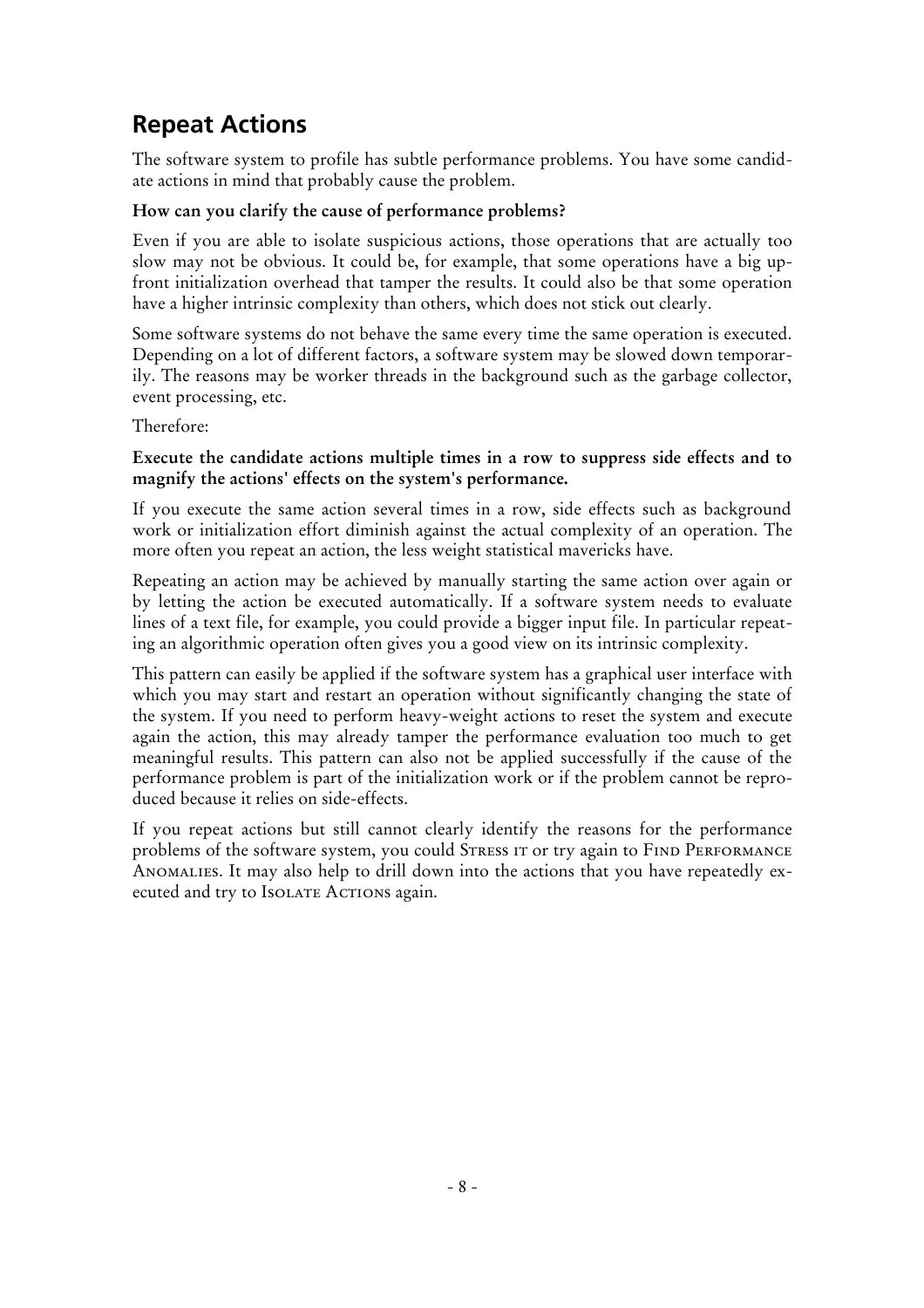### **Come Full Circle**

The software system to profile has a memory leak and you have been able to isolate the action that causes the leak.

#### **How can you identify the actual objects that cause a memory leak?**

A memory leak appears when some memory has been reserved but not set free after its usage. This means, every memory leak is caused by an operation that reserves memory, holds it, and does not set it free when it is no longer needed. You must therefore find this operation.

Every operation that the software system executes may change the memory consumption. By analyzing an arbitrary snap shot of the memory consumption, it is hard to tell which objects are in regular use and which objects should have been given free earlier.

Therefore:

#### **Find a sequence of actions that includes the offending action and that leaves the software system in the same state as before. Then compare the number of living objects of the same classes and identify those that have been increased but should not have.**

If the software system has a graphical user interface you may be able to open a dialog, execute an operation and close the dialog again to free all resources needed by the dialog. If the memory leak appears in a part of the software system for which no graphical user interface exists, you may trigger system jobs that execute the actions and leave the system in the same state as before.

In each case, you need to mark the state of memory consumption of the software system as reference before you start to execute the sequence of actions. After the sequence of actions is executed, you may compare the state of the memory consumption to that reference. Many Profiler tools provide a function to set a marker against which the memory consumption is permanently compared.

To be successful, you need a close understanding of the objects involved in the actions because you need to find those objects that do still exist at the end of the sequence but should not exist any more. Depending on the platform, the programming language, and the settings of the Profiler, you may need to explicitly trigger a garbage collector run to remove all unused objects before you can analyze the memory consumption in detail.

Applying this technique is very difficult if the software system changes its internal state and therefore changes its internal memory consumption during the execution of actions that come full circle. You then need to check very closely which objects may still exist and which objects may not. It might also be necessary to stop any work done in parallel on background threads or by asynchronously started jobs.

If you have found the objects that actually cause the memory leak, you may still not know the reason for their existence. Try to Trace THE ROOTS to find the reason why they have not been removed from memory. If you're stuck because your assumptions about the memory leak have mislead you, try again to Check for Memory.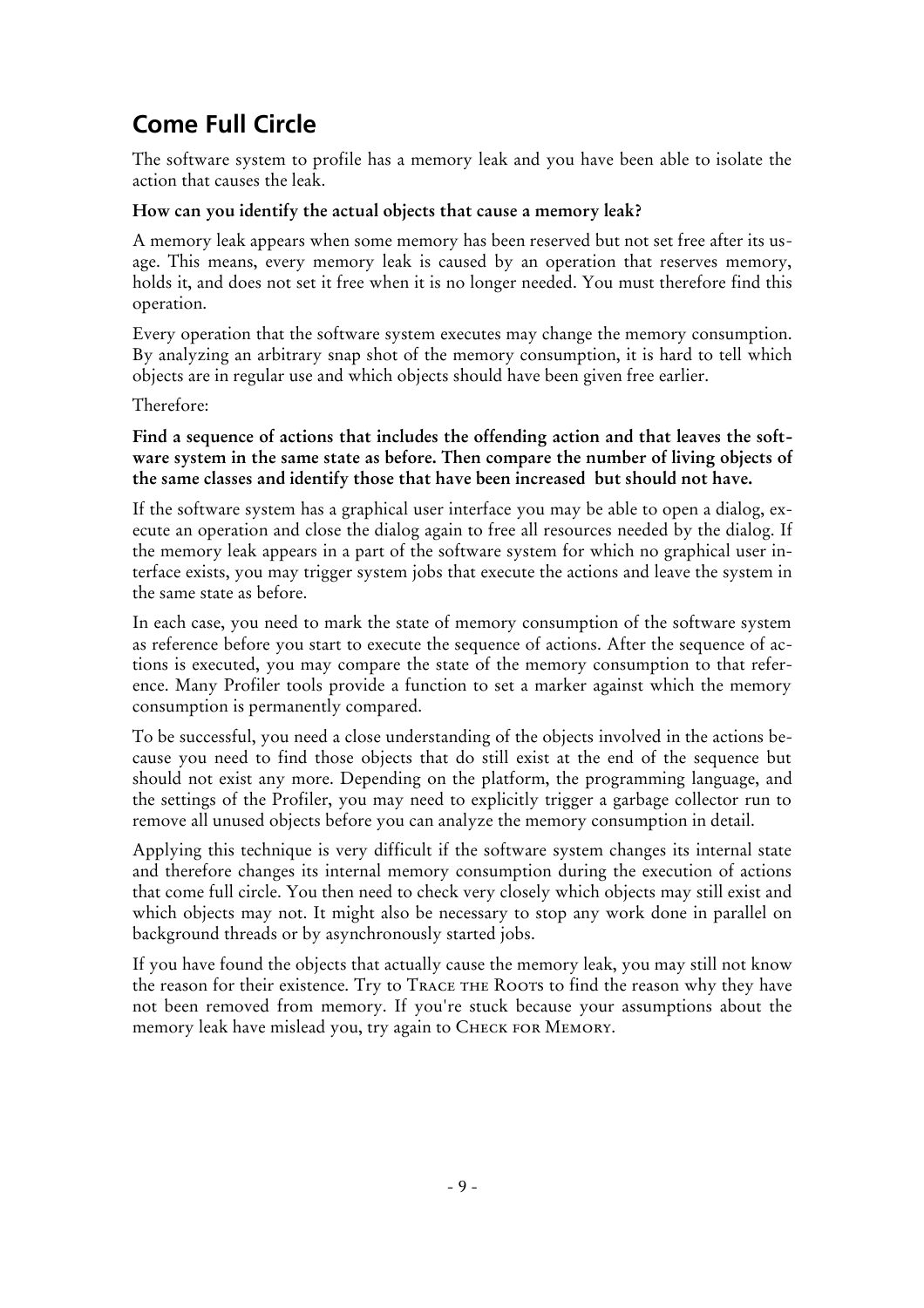### **Trace the Roots**

You have found a memory leak, i.e. identified objects that still exist in memory when they should not exist any more.

#### **How do you find the reason why offending objects are still in memory?**

It may be straightforward to find objects that are still alive but should not. But the pure existence of these objects does not explain why they still exist. There may be many places in the source code where these objects have been created, they may have been passed as parameters to many methods, and they may be referenced from many other objects.

Even if you have identified the objects by coming full circle, maybe many steps were necessary to return the system to the same state as in the beginning. Manually introspecting the source code that has been executed by all of these steps may just not be feasible.

Therefore:

#### **Create a snapshot that includes all living objects and pick a single object that should not exist any more. From this object on follow the incoming object references until you reach the root object that is responsible to hold the whole chain of objects.**

To apply this pattern, you need a Profiler tool that has a graphical view on the network of interconnected objects of a memory snapshot. This means, you should be able to choose any living object and expand all of its incoming object references graphically. You need to recursively check the incoming references of all referring objects until you find an object that is valid to exist.

If your technological platform incorporates a garbage collector there are always garbage collector roots, i.e. static objects that may never be removed. All objects that can be reached by object reference chains from these roots are also never removed from memory. You therefore first need to identify the chain of object references from the offending object backwards to a garbage collector root. Then you need to analyze this chain from the garbage collector root on to find the first object reference that should not exist any more. For example, on the object reference chain, there may be a list that should be empty but still contains object references. The actual cause of the memory leak in this case is the code that has not properly emptied or disposed the list.

Manually searching for garbage collector roots may be a very challenging task. Some Profilers provide an option that performs the search for the garbage collector roots automatically. Using such an option, the Profiler tool presents the chains of object references you are looking for. Note that quite often there is not only one such chain but several such chains. You should therefore always first search for a single chain, analyze it, discover the actual bug, fix the bug, and restart both the application and the Profiler to determine whether there were multiple causes that need to be fixed separately.

The fewer connections the software system has at runtime, the easier it is to use this technique. Having a clearly structured system with defined dependencies between internal layers helps a lot to cut down on the number of interconnected objects and therefore significantly reduces the effort to find garbage collector roots. Some software systems, in particular rich or fat client applications typically have a huge number of object references. Manually searching for garbage collector roots is very difficult in these cases.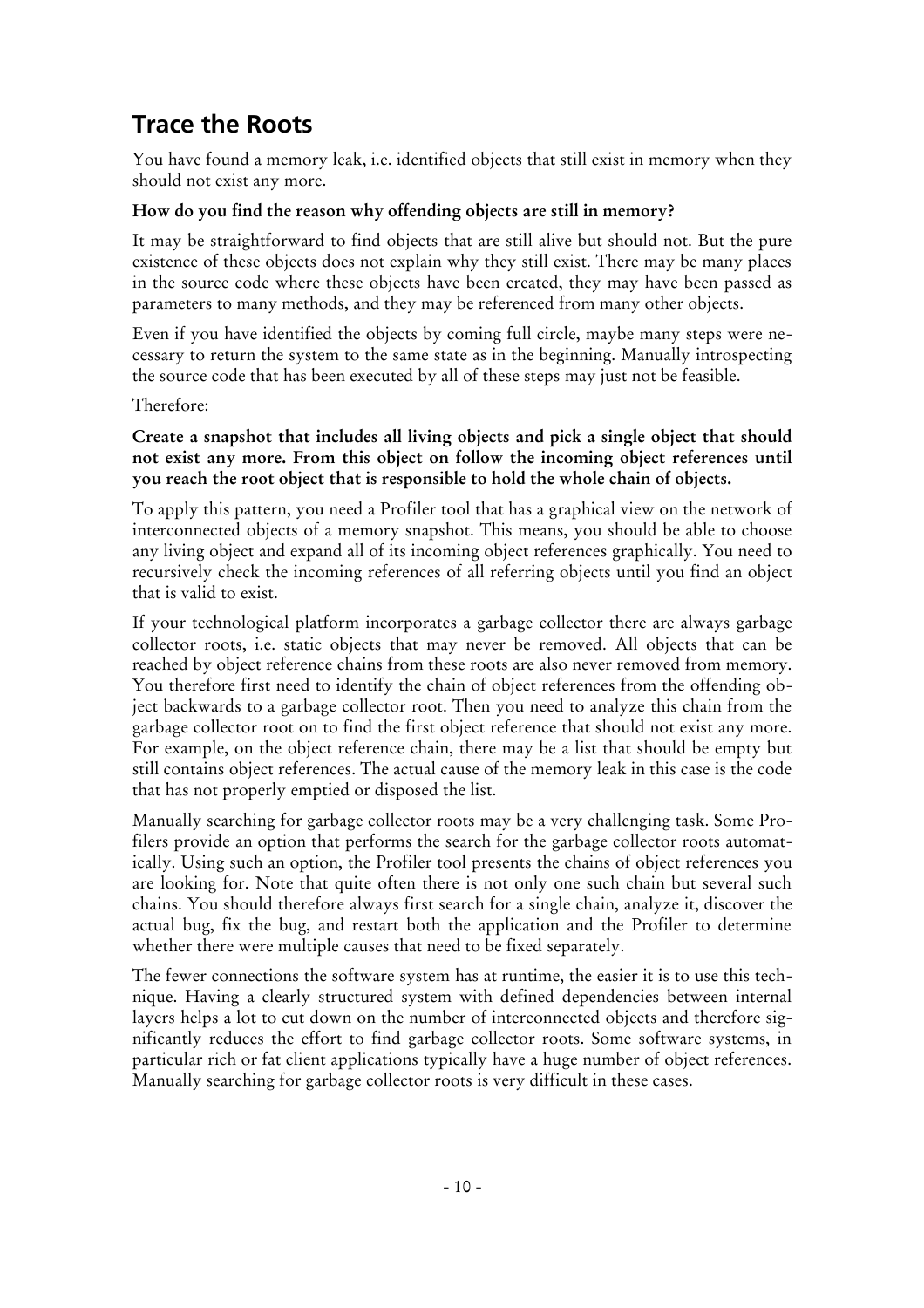# **Stress it**

Your software system behaves well when you test it but loses performance under high load.

#### **How do you find performance problems that do not appear when your software system runs in normal operation?**

Some performance problems are caused by ill-designed algorithms. These problems can typically be found more or less easily by Repeating Actions. Once you have picked these low-hanging fruits you need to address performance problems that do not always manifest because they may be the results of many interconnected causes that only appear under high load.

You could try to PROFILE THE REAL THING to find the performance problems in the real production system. But quite often this is not feasible: The system may not be ready for production yet, or it is too critical to risk profiling it in the production environment. But without real users, the system may still behave nicely.

Therefore:

#### **Employ a tool that artificially creates a high load on your software system by simulating multiple simultaneous user actions while you profile the system.**

There are many tools available to stress test a software system, may it be a rich-client or a web-client application or a system without a graphical user interface. The common denominator of all of these tools is that they are able to simulate the behavior of typical users and that they provide the option to easily scale the number of simultaneous user requests on your system.

Using such a tool, you must first try to identify the typical behavior of the users of your software system. Analyzing the logs of the system or just asking some users may give you an impression of their typical usage. Then you need to simulate and automate the user actions so that they can be replayed by the tool. By slowly increasing the number of simulated simultaneous users you may find the threshold from which on the system does not behave as desired any more.

This technique may reveal performance problems that only manifest in the production system otherwise. However, it cannot reproduce all problems. Some problems are caused not only by a high system load from many users in parallel but by specific properties of the production environment such as the operation system or the server hardware. In these cases, you should PROFILE THE REAL THING or CLONE PRODUCTION and stress test the software system running in a production environment.

If you simulate too many distinct user actions at once, it may be difficult to track down the causes of the problems under high load. In that case you could IsoLATE ACTIONS and STRESS IT again, now executing fewer actions at the same time.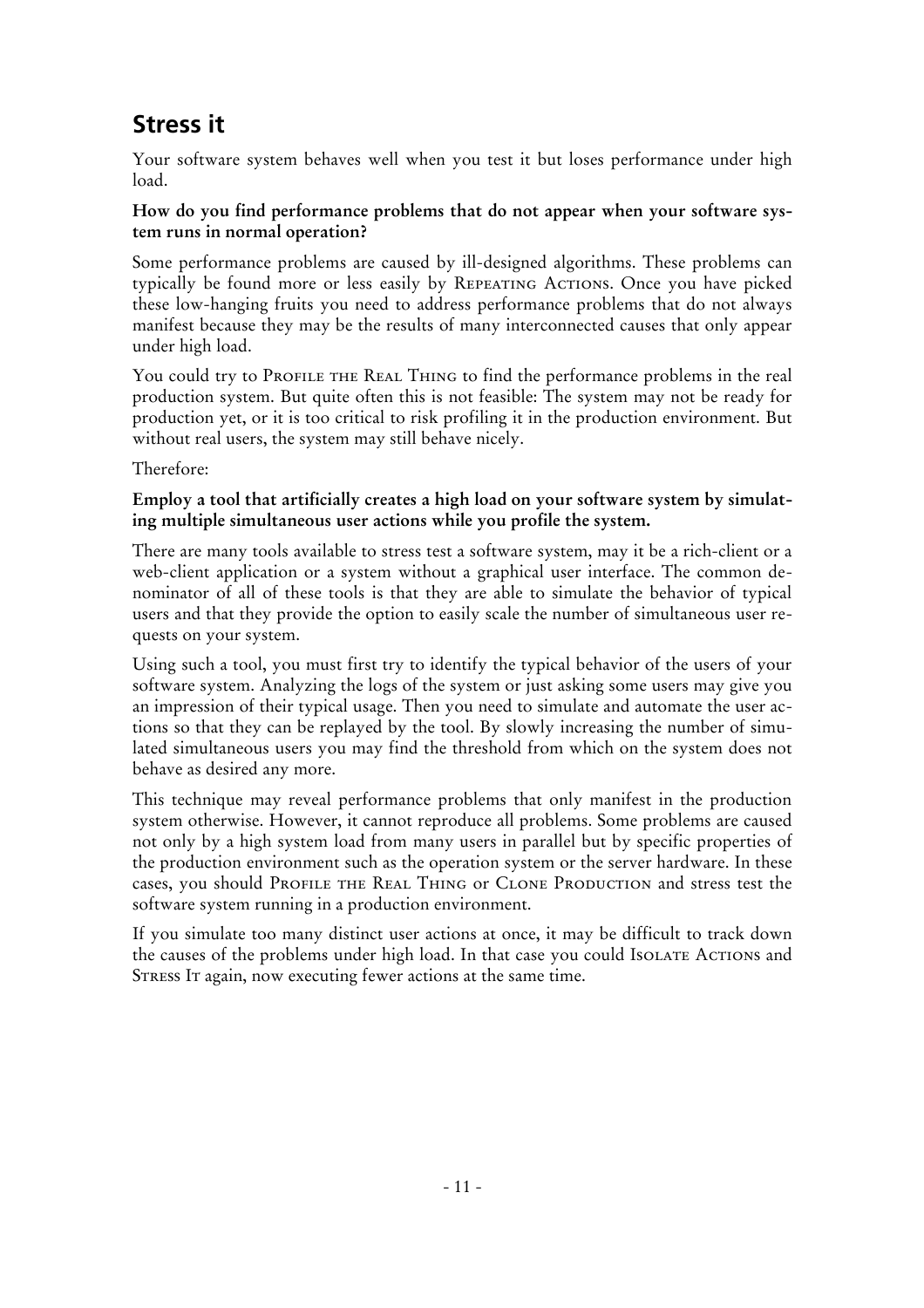# **Profile the Real Thing**

Your software system suffers from performance problems in the production environment.

#### **How do you find performance problems that you cannot reproduce on a local developer's machine?**

Setting up a Profiler on a local developer's machine is easy and straightforward in most cases. Still, most often a local machine is configured differently from a production environment, i.e. on the production environment a different operation system may be installed, operation system settings may differ, or there may be more memory or disk space available.

Furthermore, some problems may be caused by the environment in which the production machine runs, in particular causing slow network connections, latency problems, or blocked reverse DNS lookups. All of these differences may be the reason for performance problems that do not manifest elsewhere.

Therefore:

#### **Take on the effort to install and set up a Profiler tool in the production environment and run your tests there.**

There are two options to perform profiling tests on the production environment. The more intrusive option is to locally start a Profiler tool and to let it remotely connect to the productive software system. This allows you to deeply analyze the behavior of the software system while it is running.

The less intrusive option is to install a Profiler tool on the production machine that runs there locally, measures the productive software system, and stores information about the runtime behavior in the local file system, for example in flat files. This means, the profiling information is not evaluated at runtime. Instead, you need to periodically get the profiling information and start the graphical user interface of your Profiler tool on your local machine to analyze the collected information. While this option is easier to sell to operators, it prevents you from selectively performing actions and analyzing the systems' behavior.

This advice probably is the most difficult to follow because in many companies there is a strict separation between developing and operating a software system. You may need to convince managers from other teams to allow you to profile your software system in their production environment and you may need to convince the operators whose support you need to actually run any tests. Both tasks may be impossible to achieve. Still, only in the production environment you may be able to analyze problems that appear exclusively there.

After successfully setting up the Profiler tool in the production environment, you should FIND PERFORMANCE ANOMALIES to get an impression of the runtime behavior of your software system on the production environment. As alternative to profiling the software system in the production environment, in particular if you are not allowed to install a Profiler tool there, you may try to CLONE PRODUCTION. If the performance problems are caused by high load rather than by specific settings of the production environment, stay with profiling a development system and STRESS IT.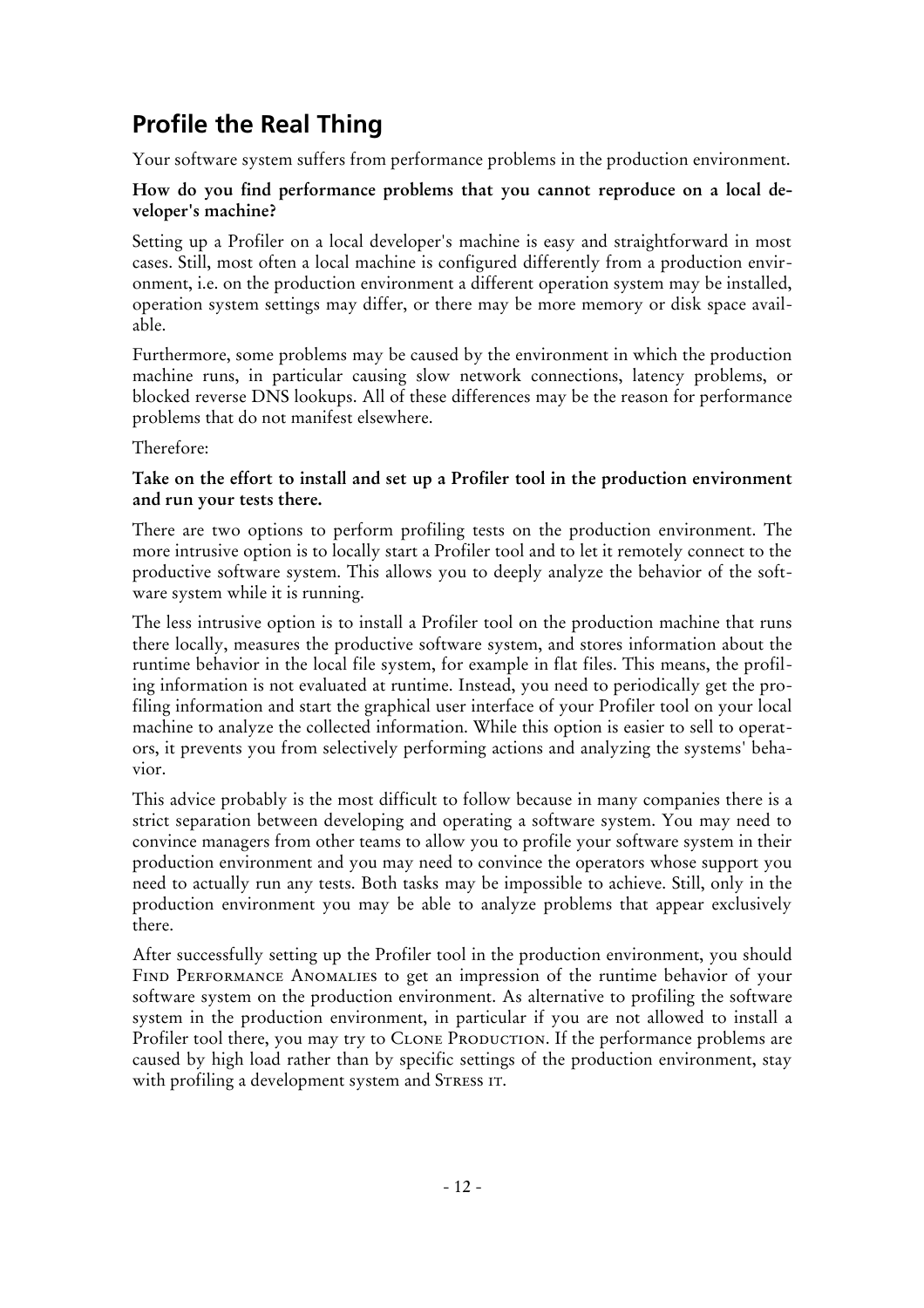# **Clone Production**

Your software system suffers from performance problems in the production environment.

#### **How can you profile the software system when you must not install a Profiler tool in the production system?**

Some problems only appear in the production environment and cannot be reproduced on a local developer's machine. Profiling the software system locally therefore does not help, profiling in the production environment, on the other hand, is not allowed.

You could try to use profiling techniques that do not depend on a Profiler tool, for example gathering as many information as possible in log files. Although it is generally a good idea to write as many relevant information as possible into log files, you cannot retrieve everything of interest from inside the application itself. Besides, changing existing code that has been tested to gather profiling information may not be a good idea as you may have to test again the complete software system. Also, you may not be able to deploy changed code at will but only according to a release plan.

Therefore:

#### **Set up a dedicated test environment that is a clone of the production environment, i.e. that runs on the same hardware and uses the same operation system settings, and profile the software system there.**

To set up a test environment, you probably need management support. Typically, the test environment cannot be set up by the development team and setting up a clone of the production environment is expensive, in particular if exactly the same hardware should be used as in the production environment.

To reduce the costs of cloning the production environment, you could try to scale down the test environment without changing the overall characteristics of the system. You could achieve this, for example, by using fewer processors (but still having more than one) or by reducing the available memory.

A clone of the production environment has many benefits other than easier profiling. Most development projects already have distinct environments for development, test, and production. In that case, you should employ the existing test environment for profiling. You probably need to coordinate any profiling tests efforts with functional test efforts carried out by the test team.

A common problem in cloning the production system is the availability of production data. As this data must often be protected from public access, it might be necessary to create an anonymous clone of production data that obfuscates the original context.

The biggest disadvantage of cloning the production system is the effort of keeping the clone in sync. After the initial effort to set up the cloned environment, you need to reflect all changes applied to the production environment. If not, you may not be able rely on the results from testing on the cloned system any more.

After successfully setting up the Profiler tool in the cloned environment, you should FIND PERFORMANCE ANOMALIES. Cloning the production system alone may not reveal the problems of the software system if these problems do only appear under high load. In that case, STRESS IT.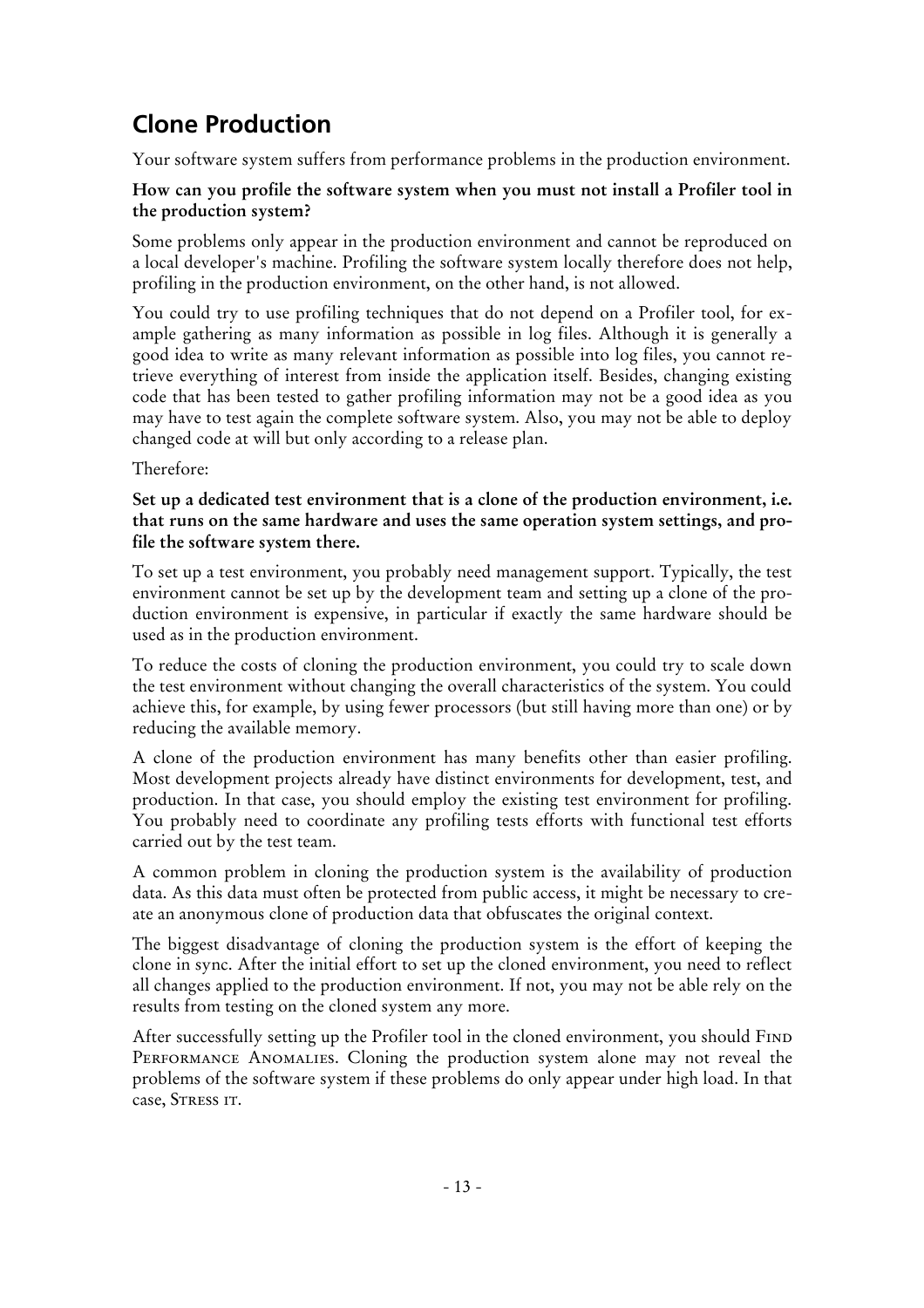### **Unfinished Patterns**

There are more patterns on how to efficiently profile a software system than have been presented so far in this paper. This section gives an overview of patterns that have not yet been elaborated in detail.

#### Reduce Moving Parts

| performance of your software system?                            | How do you reliable measure the current Stop all background threads and schedulers<br>that might start new threads.                                                                                                                                                             |
|-----------------------------------------------------------------|---------------------------------------------------------------------------------------------------------------------------------------------------------------------------------------------------------------------------------------------------------------------------------|
| <b>DESIGN FOR PROFILING</b>                                     |                                                                                                                                                                                                                                                                                 |
| ware system?                                                    | How do you facilitate profiling your soft- Design the system in such a way that pro-<br>filing parts of it independently becomes<br>possible, for example by employing a<br>layered and component-based architecture<br>and by making it possible to stop back-<br>ground work. |
| HAVE A MENTAL MAP                                               |                                                                                                                                                                                                                                                                                 |
| memory leaks?                                                   | How do you improve your ability to Try to always have a mental map of the<br>quickly find performance problems and complete system and compare the results of<br>all profiling operations with your expected<br>outcome.                                                        |
| LET THE SYSTEM WARM UP                                          |                                                                                                                                                                                                                                                                                 |
| uring the system performance?                                   | How do you avoid side-effects when meas- Let the system warm up before you start<br>any measurements so that, for example, all<br>caches are filled with data.                                                                                                                  |
| ACT AS A USER WOULD DO                                          |                                                                                                                                                                                                                                                                                 |
| performance problems and memory?                                | How can you increase the chance to detect Operate the system as a real user would do,<br>i.e. execute complete use cases without fol-<br>lowing shortcuts.                                                                                                                      |
| <b>BRING REAL USERS IN</b>                                      |                                                                                                                                                                                                                                                                                 |
| you don't know what the users are doing? the system's behavior. | How can you increase the chance to detect Bring in real users and let them operate on<br>performance problems and memory leaks if your test system while you closely watch                                                                                                      |
| <b>STRANGLE THE SYSTEM</b>                                      |                                                                                                                                                                                                                                                                                 |
|                                                                 | How can you stress your system if it still Limit the resources that are available to                                                                                                                                                                                            |

works quite well under high load or if you your software system, for example, by recannot produce a very high load? moving memory or CPUs.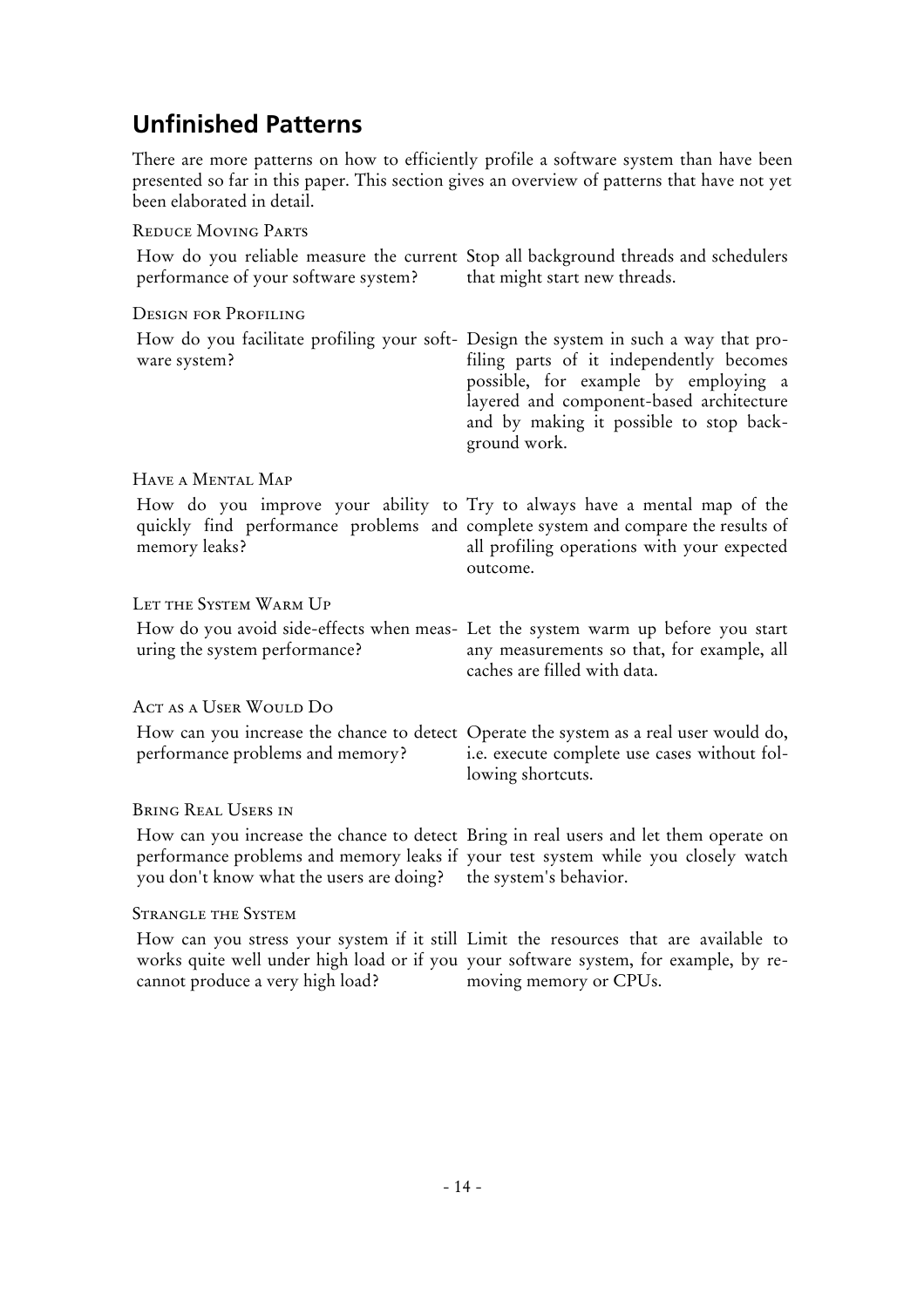### **Examples**

To relate the given patterns to the real world, this section gives some examples of how the patterns can be applied. The first example shows how to track down memory leaks, the second how to find performance bottlenecks.

Both examples are based on real, open-source applications. Please note that the bugs that are going to be found in these applications have been artificially introduced for the purpose of this section. They have never existed in the original distributions.

### **Tracking down a Memory Leak**

The first example is based on the application *FreeMind* (freemind.sf.net), which is a free and open-source mind mapping tool. FreeMind is a fat client application, developed in Java.

Assume that you are the developer of FreeMind and that you've just got a bug report from a user. The user complains that the application crashes after editing a mind map for some time. This seems to be a serious problem, so you decide to track down its cause.

The user also sent you a stack trace of the application that shows an OutOfMemoryError, which is an indication that the application probably suffers from a memory leak. You know that there are some cases where you have not properly cleaned up objects before disposing them. But instead of guessing, you decide to start the Profiler to have a closer look to avoid introspecting and maybe changing code that is not responsible for the problem at hand.

As the user did not report a specific action that he or she performed just before the crash, you decide to first get a general impression of the runtime behavior of the application. Started under the control of the Profiler, the application comes up and you begin to draw a mind map.



You haven't noticed any problems so far, the application runs smoothly; the problem does not seem to appear immediately. However, a look at the memory consumption reveals that something went wrong.



Think about it first

CHECK FOR **MEMORY**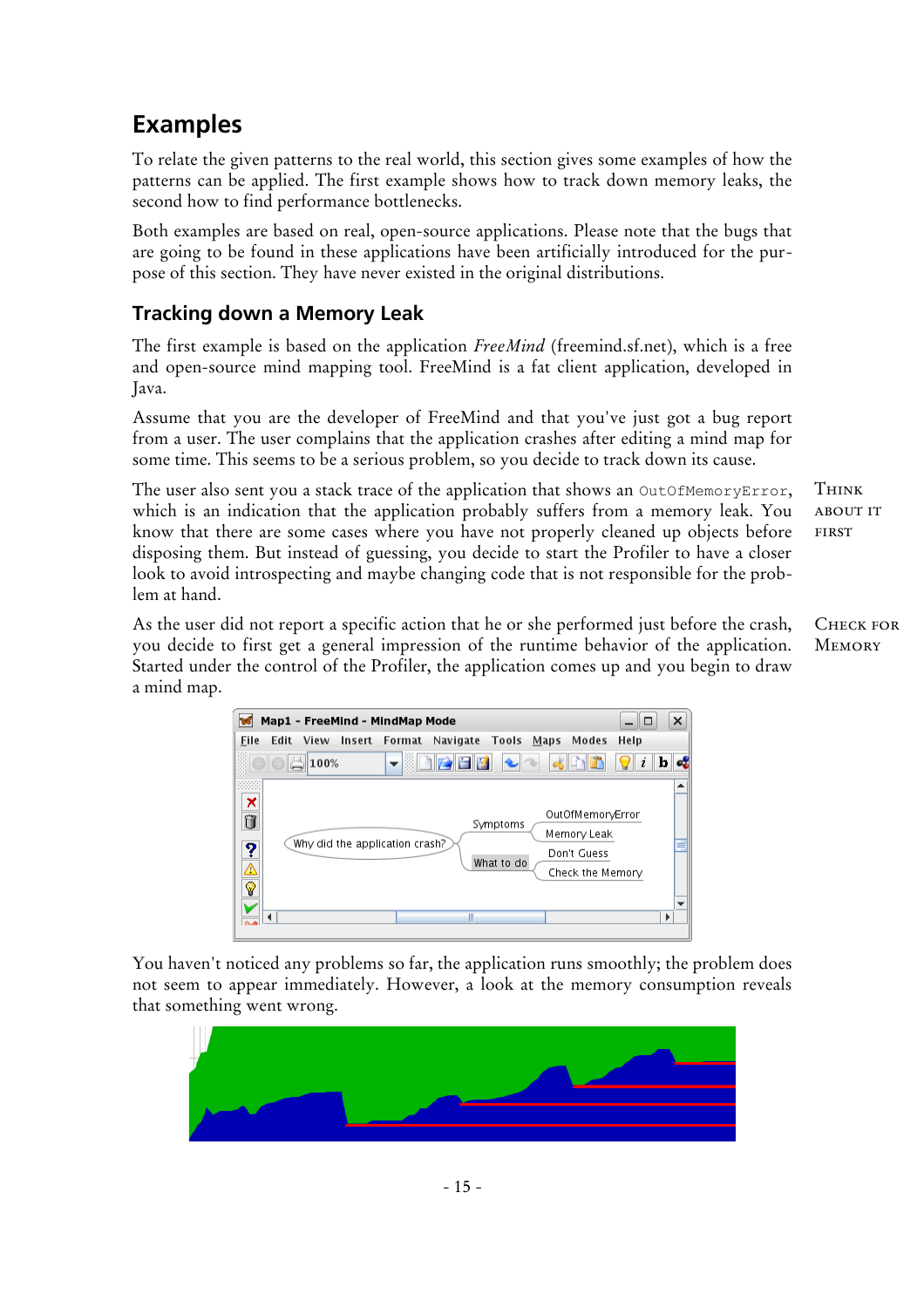For a reason you don't know yet, the memory consumption grew steadily. The garbage collector ran several times, freeing resources that were not needed any more, but after each run, the used memory increased. To get any further, you need to understand better which action causes the leak.

Therefore, you start to selectively perform actions to edit the mind map and closely check IsoLATE the memory consumption after each step. To check the actual memory consumption at a AcTION time, you trigger the garbage collector after each step. After a short time you suspect that editing an existing node of the mind map might cause the problem. But you need to verify this assumption.

You assume that the dialog to edit a node might be the cause of the problem. To reliably Come check the memory consumption of editing a node, you decide to measure the difference FuLL before opening and after closing that dialog. CIRCLE<sub></sub>

| Edit Long Node                                        | п |
|-------------------------------------------------------|---|
| <b>Enter Confirms</b><br><b>Split</b><br>Cancel<br>ОK |   |
| Why did the application crash?                        |   |

In order to compare the memory consumption, you first trigger another garbage collection run and then mark the current values. After that you open the dialog, edit some text and close it. After triggering another garbage collection run, you have a close look at which objects do now exist that did not exist earlier on.

Among many other objects that don't look suspicious you discover that there are still references to the dialog class that you've just used to edit the node.

| sun.awt.X11.XDialogPeer                      | 13    | $+1$ 3.744 by     |
|----------------------------------------------|-------|-------------------|
| java.lang.Object                             | 1.353 | $+1$ 10.824 b     |
| javax.swing.JViewport\$ViewListener          | 17    | 272 bytes<br>$+1$ |
| javax.swing.JDialog                          | 13    | $+1$ 4.888 by     |
| sun.awt.X11.PropMwmHints                     | 15    | 360 bytes<br>$+1$ |
| sun.awt.X11.XInputMethod                     | 15    | 960 bytes<br>$+1$ |
| freemind.view.mindmapview.EditNodeDialog\$1  | 13    | 312 bytes<br>$+1$ |
| freemind.view.mindmapview.EditNodeDialog\$5  | 13    | $+1$ 416 bytes    |
| Isun.awt.X11.XContentWindow                  | 15    | $+1$ 1.920 by     |
| javax.swing.JToggleButton\$ToggleButtonModel | 21    | 840 bytes<br>$+1$ |
| freemind.view.mindmapview.EditNodeDialog\$6  | 13    | 208 bytes<br>$+1$ |

In particular, there is now one object more of the class than before. Now you know the reason for the memory leak: a dialog object has not been removed from memory after the dialog window has been closed. Nevertheless, you don't know yet why this happens.

To further understand the problem, you decide to analyze the object graph to find out which objects still hold references to the dialog object. Instead of manually checking all incoming object references to a dialog object, you utilize the Profiler's function to search for garbage collector roots. After a short time, the Profiler shows the first path to such a root.

The graph tells you that the dialog still exists in memory because it is referenced by its native peer object. Because you know the basics about developing a dialog with Java's GUI library Swing, you are sure that somewhere in your code, you forgot to properly dispose the dialog after it is closed.

Trace the **ROOTS**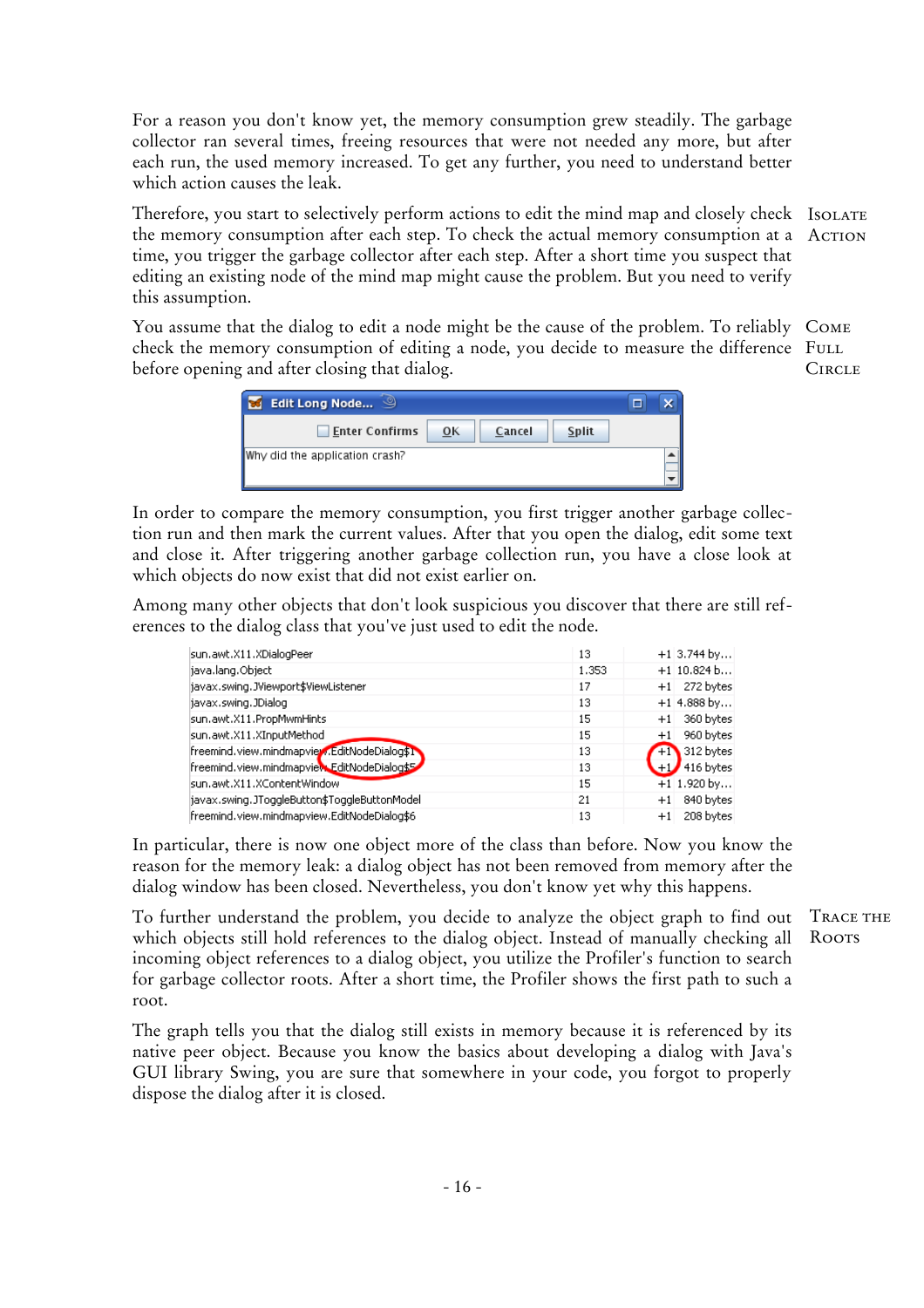

You switch back to your IDE, open the source code of the dialog class into an editor and find the right spot where you made the dialog invisible instead of properly disposing it.

```
okButton.addActionListener(new ActionListener() {
  public void actionPerformed(ActionEvent e) {
    eventSource setValue (BUTTON OK);
    dialog setVisible(false)
  <sup>}</sup>
\});
```
You are relieved to have found the bug so quickly, immediately create a new version of the application and send it to the user that reported the bug.

#### **Discovering Performance Bottlenecks**

The second example is based on the application *blojsom* (blojsom.sf.net), which is a free and open-source blog software. Blojsom is a web application, developed in Java.

Once again, please assume that you are a developer of blojsom. You have worked hard to finish a new version and are almost ready to publish it. As a last step, you use the software as a normal user would do to find any obvious bugs that have gone unnoticed before.

The application seems to be slower than usual. Maybe some changes you did have deteriorated the performance. Maybe it's just because of the new features that you implemented. One feature in particular could be improved by adding a cache to prevent some unnecessary database calls from happen. But because you want to avoid unnecessary work, you decide to have a closer look before making any changes.

You set up a new and clean database without any prior blog entries and start up the web server. Still without using the profiler, you create a few categories on the admin pages and then write some blog entries and comments.

about it **FIRST** 

**THINK** 

**F**IND PERFOR-**MANCE ANOMALIES** 

| Samstag, 5 April 2008                                                                                                                                                                           | April<br>《 |                |          |                             |    |           |   |
|-------------------------------------------------------------------------------------------------------------------------------------------------------------------------------------------------|------------|----------------|----------|-----------------------------|----|-----------|---|
| Using a Profiler Efficiently                                                                                                                                                                    |            |                |          | Sun Mon Tue Wed Thu Fri Sat |    |           |   |
| Sooner than later most software development projects suffer from severe runtime problems.                                                                                                       |            |                |          |                             |    |           | 5 |
| When features are given top priority, caring for non-functional requirements such as                                                                                                            | 6          | $\overline{7}$ | 8        | 9                           | 10 | $11 \t12$ |   |
| performance or stability is most often postponed during the initial development phase.                                                                                                          | 13         | 14             | 15       | 16                          | 17 | 18 19     |   |
| Once a system is in production, however, performance problems and memory leaks quickly<br>catch more attention. A Profiler is the development tool of choice to find the causes of              | 20         | 21             |          | 22 23 24 25 26              |    |           |   |
| these problems. Using a Profiler is not that easy; you need good strategies to detect the<br>actual reasons for the problems. This paper gives you advice how to use a Profiler<br>efficiently. | 27         |                | 28 29 30 |                             |    |           |   |
| Posted by default at 8:57 PM in Performance                                                                                                                                                     | About:     |                |          |                             |    |           |   |
| Responses (1)                                                                                                                                                                                   |            | Default Owner  |          |                             |    |           |   |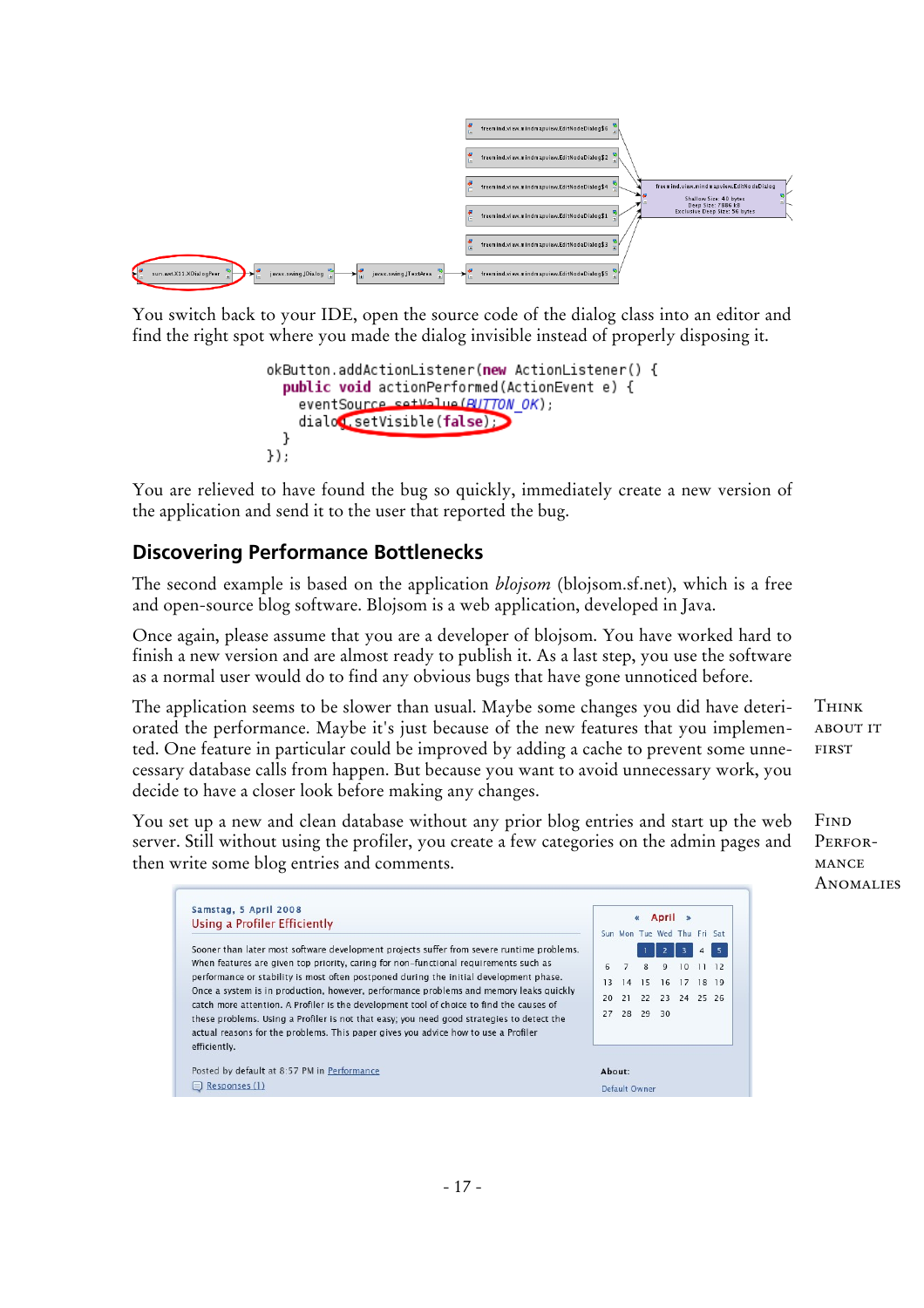You realize that while the administration pages work as usual, blog pages seem to load slower than before.

Because the Profiler tool may affect the runtime performance of the application, you want to minimize the side effects of using the Profiler tool. You start the tool and change settings so that the Profiler only records performance data and nothing else. You are quite sure that the problems are not caused by the initialization of the application; therefore you start the server with no profiling at all and wait until the application is properly initialized.

You don't want to get lost in too many details too soon and therefore decide to perform several distinct actions in a row and to then look at the information the Profiler has collected meanwhile: you create a new blog entry, look at the entry, and write a comment. After these operations, you open a view in which the Profiler tool shows those methods that took the most execution time.

|    |    | Inherent time $\blacktriangledown$<br>Hot spot                                                                     | Invocat |
|----|----|--------------------------------------------------------------------------------------------------------------------|---------|
| ⊶  |    | org.apache.velocity.app.VelocityEngine.mergeTemplate<br>154 ms (23 %)                                              |         |
| ⊙− |    | org.apache.velocity.app.VelocityEngine.init<br>100 ms (15 %)                                                       |         |
| ⊙∽ |    | org.apache.tomcat.util.net.JIoEndpoint\$Worker.run<br>95.865 µs (14 %)                                             |         |
| ⊙− |    | org.apache.commons.logging.Log.debug<br>70.281 µs (10 %)                                                           | 57      |
|    |    | org.hibernate.Criteria.list<br>$48,689$ us $(7, \%)$                                                               | 12      |
|    |    | co= m) 13,1% - 20.329 µs - 8 hot spot inv. org.blojsom.fetcher.database.DatabaseFetcher.findEntriesBetweenDates    |         |
|    |    | [m] 12,3% - 14,375 ps - 1 not spot inv. org.biojsom.fetcher.database.batabase.etcher.retchentries                  |         |
|    |    | 12,0% - 13.484 µs - 3 hot spot inv. org.blojsom.fetcher.database.DatabaseFetcher.fetchCategories                   |         |
|    |    | org.hibernate.Criteria.uniqueResult<br>$31.684 \text{ us } (4 \% )$                                                | 12      |
|    |    | 13,0% - 20.090 µs - 3 hot spot inv. org.blojsom.fetcher.database.DatabaseFetcher.loadBlog                          |         |
|    | ⊙− | 0,8% - 5.176 µs - 2 hot spot inv. org.blojsom.authorization.database.DatabaseAuthorizationProvider.checkPermission |         |
|    | ⊙− | 0,6% - 3.638 µs - 3 hot spot inv. org.blojsom.fetcher.database.DatabaseFetcher.loadUser                            |         |
|    | ⊙− | 0,3% - 2.077 us - 3 hot spot inv. org.blojsom.fetcher.database.DatabaseFetcher.fetchCategories                     |         |
|    |    | 0,1% - 703 µs - 1 hot spot inv. org.blojsom.fetcher.database.DatabaseFetcher.loadEntry                             |         |
|    |    | org.apache.velocity.app.VelocityEngine.evaluate<br>18.006 us (2 %)                                                 |         |
| ⊙− |    | java.text.Collator.getInstance<br>17.155 $\mu$ s (2 %)                                                             |         |
| ⊶  |    | org.hibernate.Transaction.commit<br>15.971 µs (2 %)                                                                |         |
| ⊶  |    | java.text.SimpleDateFormat. <init><br/>15.503 us (2 %)</init>                                                      | 66      |

On the first look, everything seems right. You are wondering however why the database calls (Criteria.list) from the method findEntriesBetweenDates took to long. You know that this method is called from the calendar view on the right hand side of the blog page.

To verify your assumption, you reload the main blog page a couple of times by constantly pressing F5 in the browser. The rendering of a blog page is not affected by any data caching so that each call should cause the same number of database calls. Then, you have another look at the same view of the Profiler tool. **REPEAT ACTION** 

**MINIMIZE** THE PROFILER'S **OVERHEAD** 

**ISOLATE ACTION**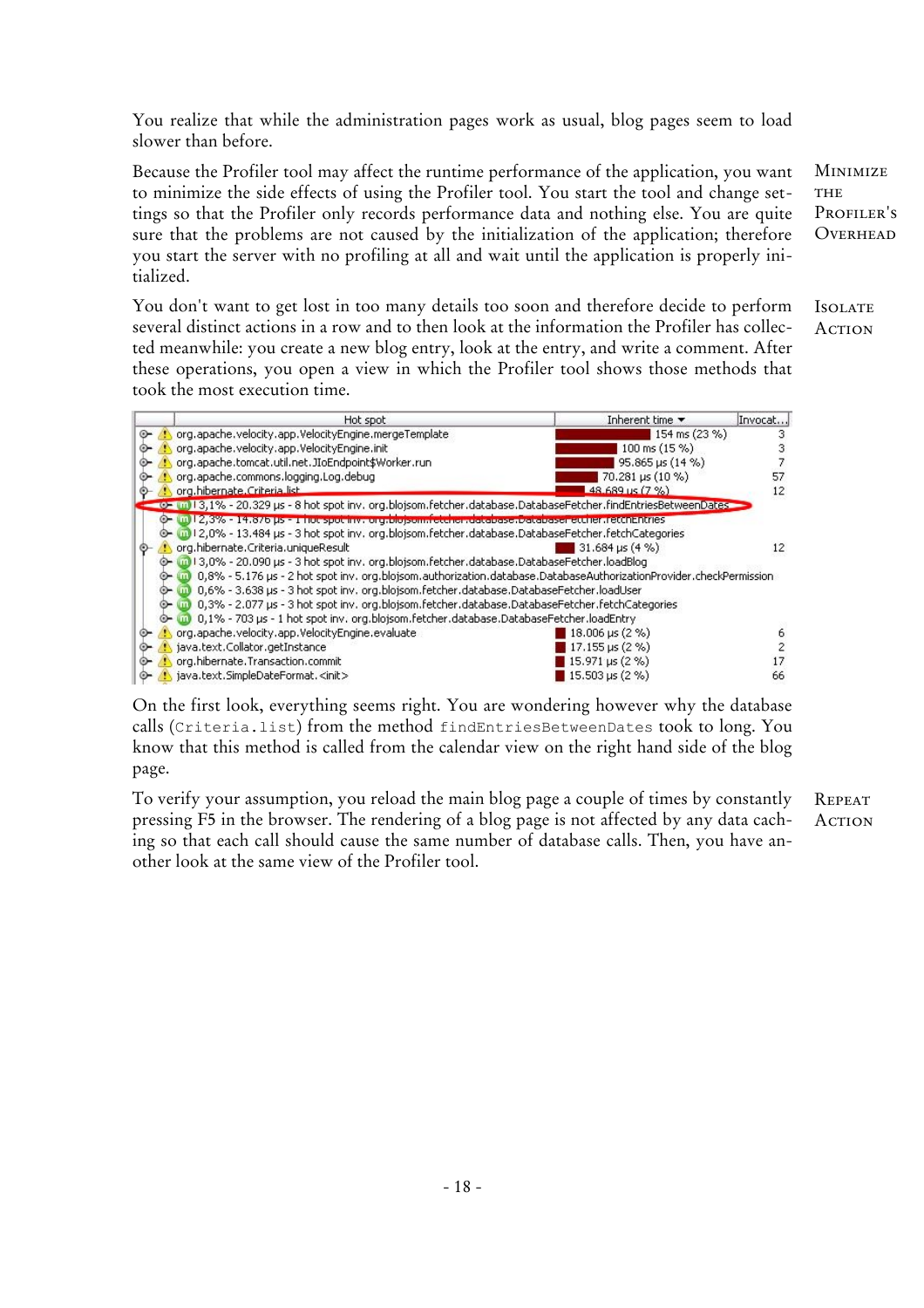|    | Hot spot                                                                                                                 | Inherent time ▼                    | Invocat |  |  |  |  |
|----|--------------------------------------------------------------------------------------------------------------------------|------------------------------------|---------|--|--|--|--|
| ⊶  | org.apache.velocity.app.VelocityEngine.mergeTemplate                                                                     | $784 \text{ me } (22 \frac{9}{6})$ | 25      |  |  |  |  |
|    | org.hibernate.Criteria.list                                                                                              | $714 \text{ ms} (20 \text{ %})$    | 232     |  |  |  |  |
|    | 11,5% - 399 ps - 184 hot spot inv. erg.blojsom.fetcher.database.DatabaseFetcher.findEntriesBeuweenDates                  |                                    |         |  |  |  |  |
|    | 16,9% - 238 ms 23 hot spot inv. or blojsom.fetcher.database.DatabaseFetcher.fetchEntries                                 |                                    |         |  |  |  |  |
|    | 12,2% - 76.186 us - 25 hot spot inv, org.blojsom.fetcher.database.DatabaseFetcher.fetchCategories                        |                                    |         |  |  |  |  |
| ⊶  | org.apache.velocity.app.VelocityEngine.init                                                                              | 502 ms $(14 \%)$                   | 25      |  |  |  |  |
| ⊶  | org.hibernate.Query.list                                                                                                 | $214 \text{ ms } (6 \text{ %})$    | 23      |  |  |  |  |
|    | org.apache.tomcat.util.net.JIoEndpoint\$Worker.run                                                                       | 209 ms (6 %)                       | 8       |  |  |  |  |
| ⊙− | org.hibernate.Transaction.commit                                                                                         | 142 ms (4 %)                       | 127     |  |  |  |  |
| ⊶  | java.text.SimpleDateFormat. <init></init>                                                                                | 138 ms (3 %)                       | 1.486   |  |  |  |  |
|    | org.hibernate.Criteria.uniqueResult                                                                                      | 120 ms (3 %)                       | 56      |  |  |  |  |
|    | 12,8% - 96.431 µs - 25 hot spot inv. org.blojsom.fetcher.database.DatabaseFetcher.loadBlog                               |                                    |         |  |  |  |  |
|    | 0,4% - 14.156 µs - 25 hot spot inv. org.blojsom.fetcher.database.DatabaseFetcher.fetchCategories                         |                                    |         |  |  |  |  |
|    | 0,1% - 5.176 µs - 2 hot spot inv. org.blojsom.authorization.database.DatabaseAuthorizationProvider.checkPermission<br>⊕− |                                    |         |  |  |  |  |
|    | 0,1% - 3.638 µs - 3 hot spot inv. org.blojsom.fetcher.database.DatabaseFetcher.loadUser<br>⊕                             |                                    |         |  |  |  |  |
|    | 0,0% - 703 µs - 1 hot spot inv. org.blojsom.fetcher.database.DatabaseFetcher.loadEntry                                   |                                    |         |  |  |  |  |
| ⊙− | org.apache.commons.logging.Log.debug                                                                                     | 101 ms $(2\%)$                     | 629     |  |  |  |  |
| ⊶  | java.lang.StringBuffer.append                                                                                            | 31.809 µs (0 %)                    | 33.264  |  |  |  |  |
| ⊶  | java.text.SimpleDateFormat.format                                                                                        | 28.627 us (0 %)                    | 1.571   |  |  |  |  |
| ⊶  | org.blojsom.plugin.emoticons.EnhancedEmoticonsPlugin.replaceEmoticon                                                     | 27.918 us (0 %)                    | 2.576   |  |  |  |  |

You notice that the amount of time spend in Criteria.list has relatively increased a lot. You also notice that for each page request, this method is called once from fetchEntries but much more often from findEntriesBetweenDates. This does not seem to be right.

You start your IDE, open the respective source file, navigate to the method findEntriesBetweenDates, and immediately find the following code:

```
List entryList = entryCriteria.list();
DatabaseEntry[] entries = (DatabaseEntry[]) entryList.toArray(new.DatabaseEntry[entryList.size()]);
for (int i = 0; i < entries length; i++) {
  Criteria categoryCriteria = session.createCriteria(Category.class);
  categoryCriteria.add(Restrictions.ea("name", entries[i].getCategory()));
  List categoryList = categoryCriteria.list();
   (/ TODO: Visiting categories probably not needed
\mathbf{r}
```
Suddenly you realize that you began to implement a feature for which you needed to visit the category objects of all blog entries. You did not finish developing this function but the code that you left causes another database round trip for each blog entry. Besides the fact that this code is written very inefficiently, it does not even make any sense right now.

So you remove the code and take another look at the performance measures from your Profiler tool. Now that everything seems right you publish the new version of the application.